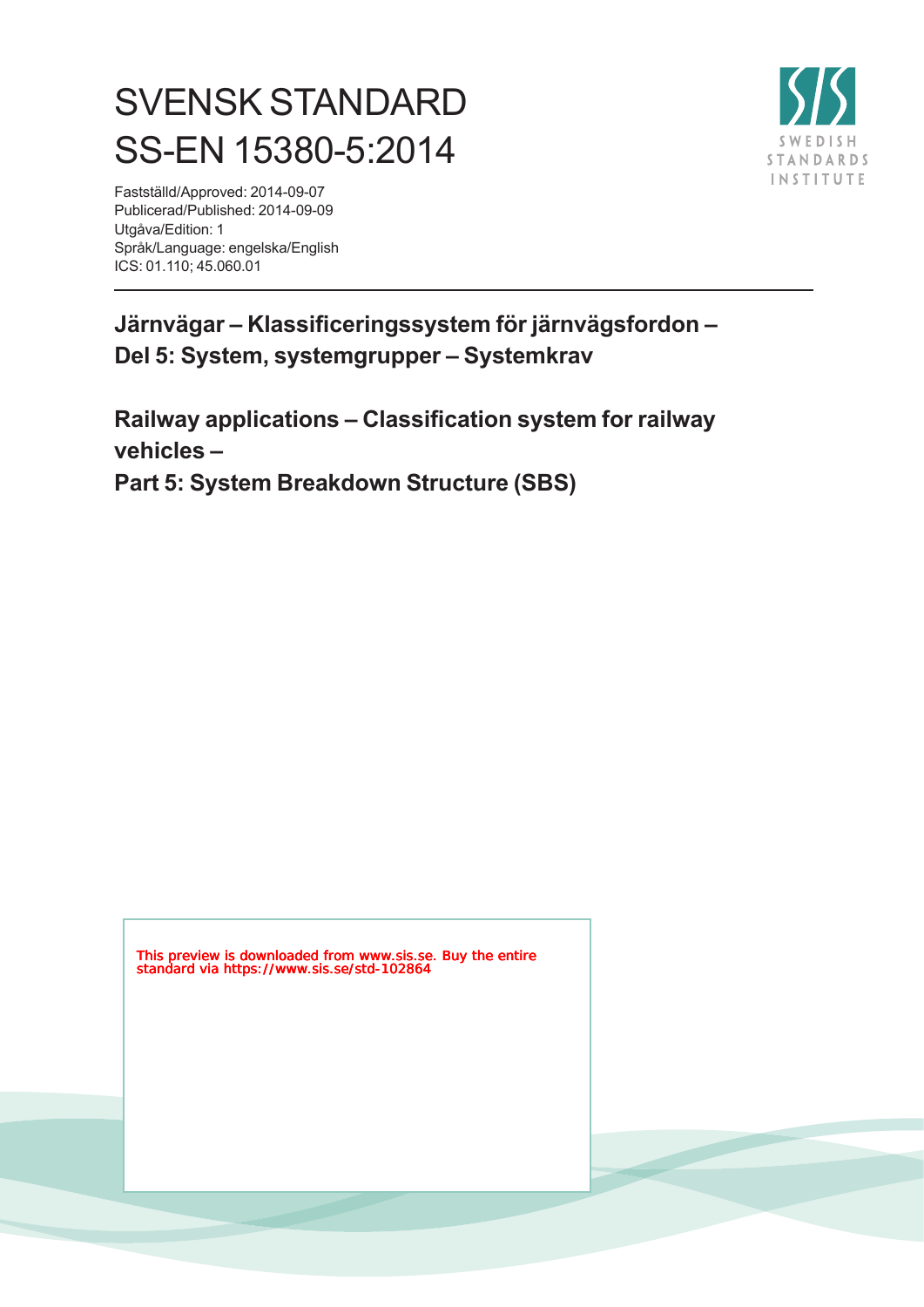## Standarder får världen att fungera

*SIS (Swedish Standards Institute) är en fristående ideell förening med medlemmar från både privat och offentlig sektor. Vi är en del av det europeiska och globala nätverk som utarbetar internationella standarder. Standarder är dokumenterad kunskap utvecklad av framstående aktörer inom industri, näringsliv och samhälle och befrämjar handel över gränser, bidrar till att processer och produkter blir säkrare samt effektiviserar din verksamhet.* 

#### **Delta och påverka**

Som medlem i SIS har du möjlighet att påverka framtida standarder inom ditt område på nationell, europeisk och global nivå. Du får samtidigt tillgång till tidig information om utvecklingen inom din bransch.

#### **Ta del av det färdiga arbetet**

Vi erbjuder våra kunder allt som rör standarder och deras tillämpning. Hos oss kan du köpa alla publikationer du behöver – allt från enskilda standarder, tekniska rapporter och standardpaket till handböcker och onlinetjänster. Genom vår webbtjänst e-nav får du tillgång till ett lättnavigerat bibliotek där alla standarder som är aktuella för ditt företag finns tillgängliga. Standarder och handböcker är källor till kunskap. Vi säljer dem.

#### **Utveckla din kompetens och lyckas bättre i ditt arbete**

Hos SIS kan du gå öppna eller företagsinterna utbildningar kring innehåll och tillämpning av standarder. Genom vår närhet till den internationella utvecklingen och ISO får du rätt kunskap i rätt tid, direkt från källan. Med vår kunskap om standarders möjligheter hjälper vi våra kunder att skapa verklig nytta och lönsamhet i sina verksamheter.

**Vill du veta mer om SIS eller hur standarder kan effektivisera din verksamhet är du välkommen in på www.sis.se eller ta kontakt med oss på tel 08-555 523 00.**

## Standards make the world go round

*SIS (Swedish Standards Institute) is an independent non-profit organisation with members from both the private and public sectors. We are part of the European and global network that draws up international standards. Standards consist of documented knowledge developed by prominent actors within the industry, business world and society. They promote cross-border trade, they help to make processes and products safer and they streamline your organisation.*

#### **Take part and have influence**

As a member of SIS you will have the possibility to participate in standardization activities on national, European and global level. The membership in SIS will give you the opportunity to influence future standards and gain access to early stage information about developments within your field.

#### **Get to know the finished work**

We offer our customers everything in connection with standards and their application. You can purchase all the publications you need from us - everything from individual standards, technical reports and standard packages through to manuals and online services. Our web service e-nav gives you access to an easy-to-navigate library where all standards that are relevant to your company are available. Standards and manuals are sources of knowledge. We sell them.

#### **Increase understanding and improve perception**

With SIS you can undergo either shared or in-house training in the content and application of standards. Thanks to our proximity to international development and ISO you receive the right knowledge at the right time, direct from the source. With our knowledge about the potential of standards, we assist our customers in creating tangible benefit and profitability in their organisations.

**If you want to know more about SIS, or how standards can streamline your organisation, please visit www.sis.se or contact us on phone +46 (0)8-555 523 00**



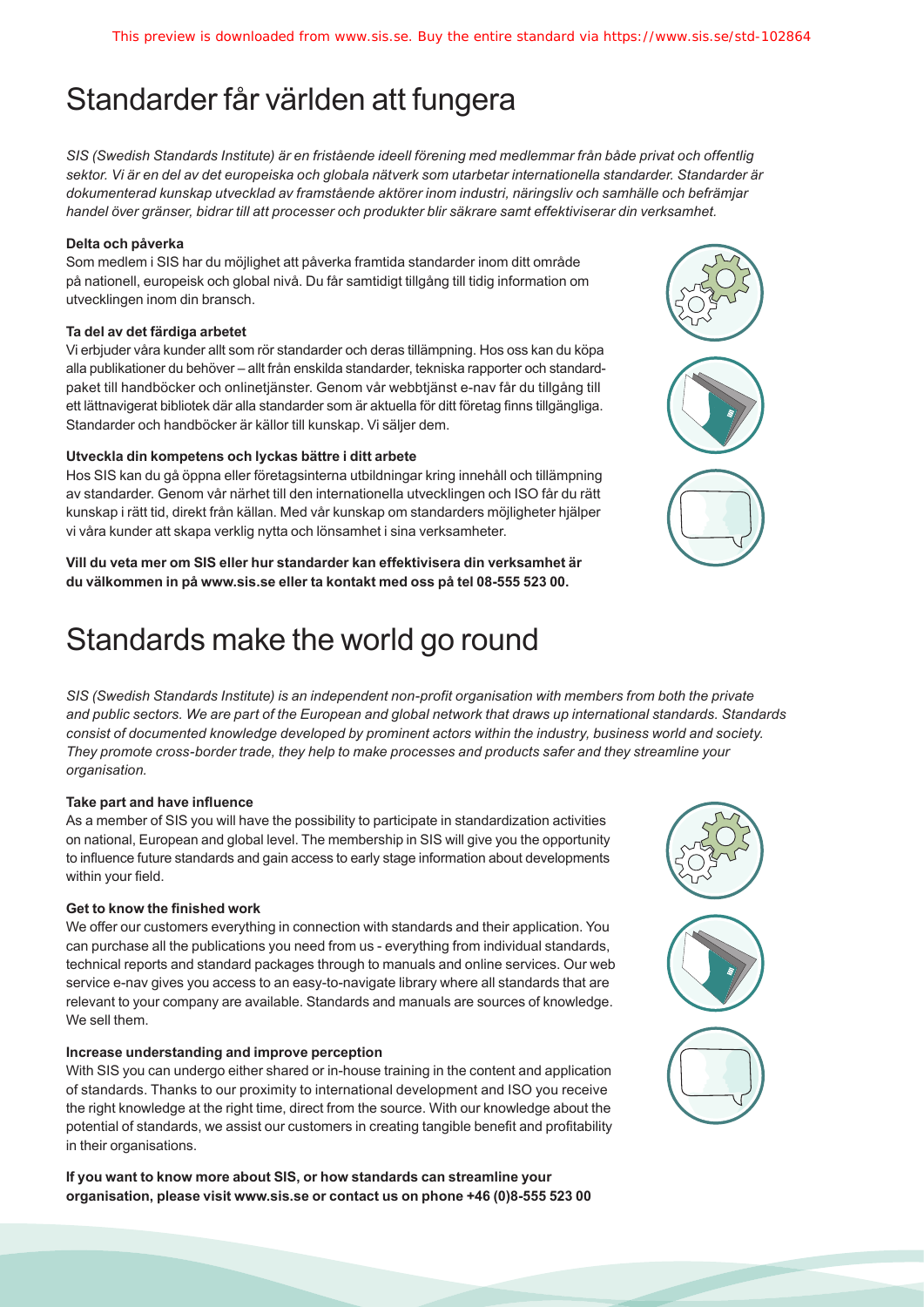Europastandarden EN 15380-5:2014 gäller som svensk standard. Detta dokument innehåller den officiella engelska versionen av EN 15380-5:2014.

The European Standard EN 15380-5:2014 has the status of a Swedish Standard. This document contains the official version of EN 15380-5:2014.

© Copyright / Upphovsrätten till denna produkt tillhör SIS, Swedish Standards Institute, Stockholm, Sverige. Användningen av denna produkt regleras av slutanvändarlicensen som återfinns i denna produkt, se standardens sista sidor.

© Copyright SIS, Swedish Standards Institute, Stockholm, Sweden. All rights reserved. The use of this product is governed by the end-user licence for this product. You will find the licence in the end of this document.

*Upplysningar om sakinnehållet i standarden lämnas av SIS, Swedish Standards Institute, telefon 08-555 520 00. Standarder kan beställas hos SIS Förlag AB som även lämnar allmänna upplysningar om svensk och utländsk standard.*

*Information about the content of the standard is available from the Swedish Standards Institute (SIS), telephone +46 8 555 520 00. Standards may be ordered from SIS Förlag AB, who can also provide general information about Swedish and foreign standards.*

Denna standard är framtagen av kommittén för Järnvägar, SIS / TK 254.

Har du synpunkter på innehållet i den här standarden, vill du delta i ett kommande revideringsarbete eller vara med och ta fram andra standarder inom området? Gå in på www.sis.se - där hittar du mer information.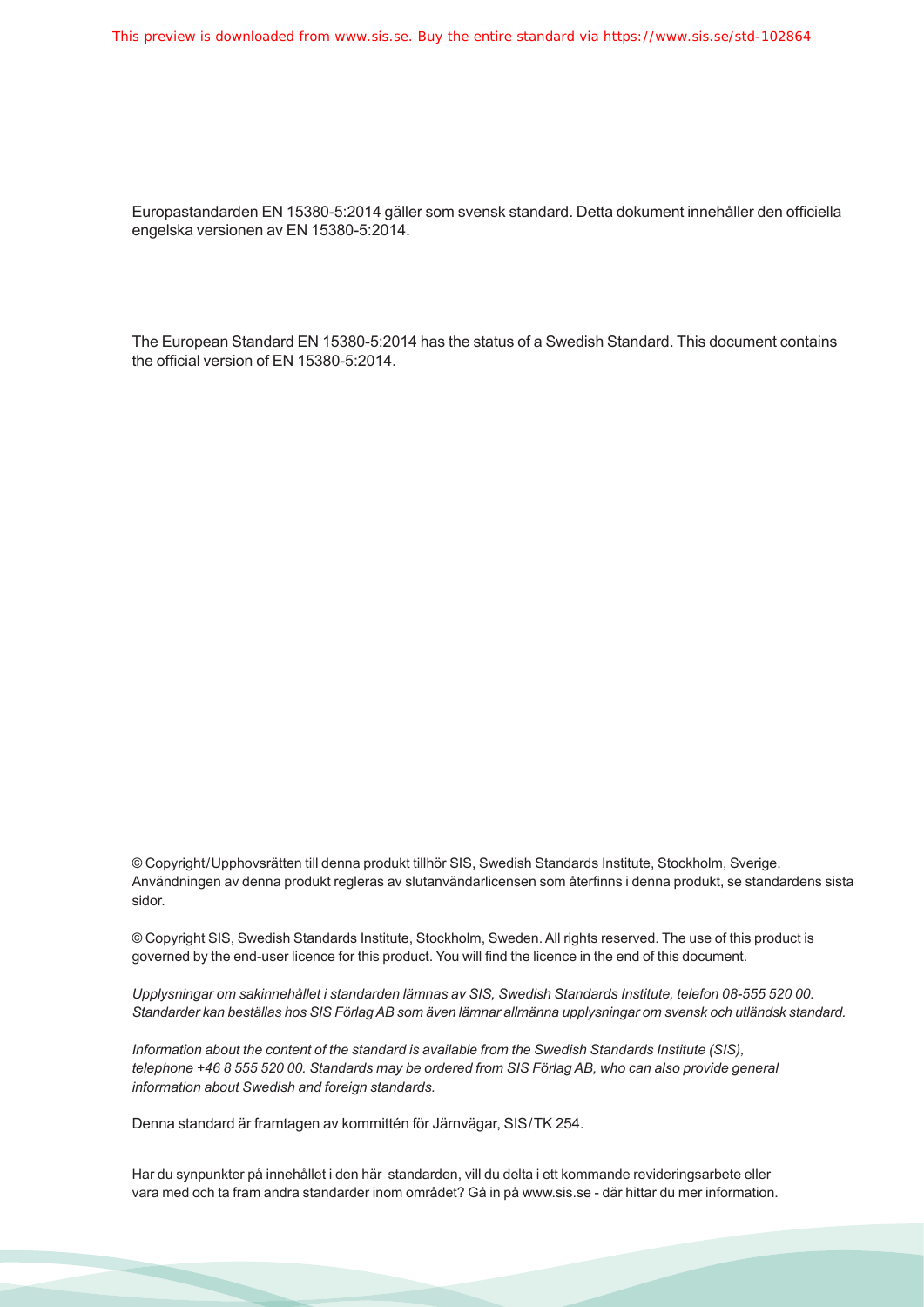This preview is downloaded from www.sis.se. Buy the entire standard via https://www.sis.se/std-102864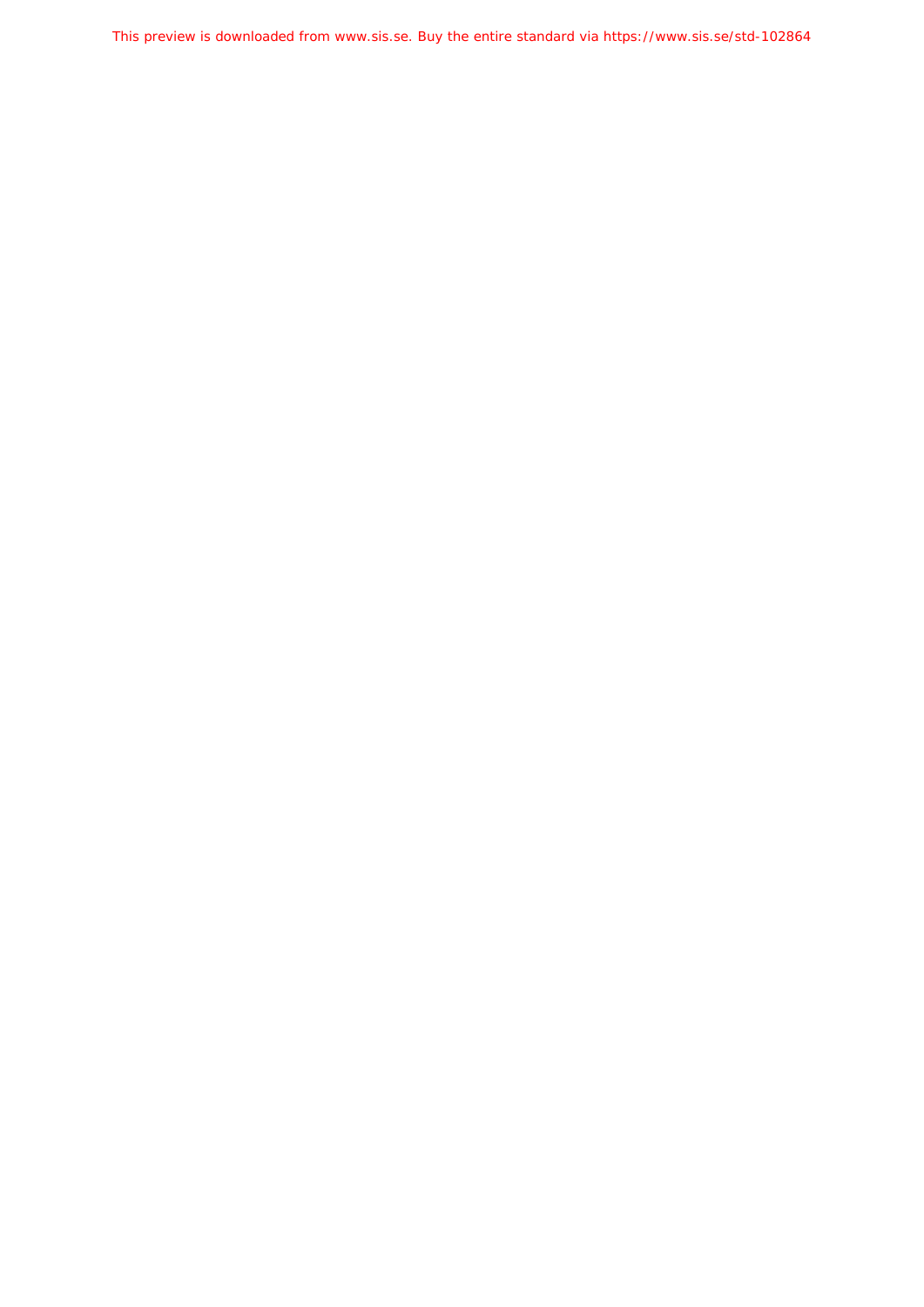## EUROPEAN STANDARD NORME EUROPÉENNE EUROPÄISCHE NORM

## **EN 15380-5**

September 2014

ICS 01.110; 45.060.01

English Version

## Railway applications - Classification system for railway vehicles - Part 5: System Breakdown Structure (SBS)

Applications ferroviaires - Systèmes de classification pour véhicules ferroviaires - Partie 5: Arborescence système (SBS)

Bahnanwendungen - Kennzeichnungssystematik für Schienenfahrzeuge - Teil 5: Systemstruktur

This European Standard was approved by CEN on 21 June 2014.

CEN members are bound to comply with the CEN/CENELEC Internal Regulations which stipulate the conditions for giving this European Standard the status of a national standard without any alteration. Up-to-date lists and bibliographical references concerning such national standards may be obtained on application to the CEN-CENELEC Management Centre or to any CEN member.

This European Standard exists in three official versions (English, French, German). A version in any other language made by translation under the responsibility of a CEN member into its own language and notified to the CEN-CENELEC Management Centre has the same status as the official versions.

CEN members are the national standards bodies of Austria, Belgium, Bulgaria, Croatia, Cyprus, Czech Republic, Denmark, Estonia, Finland, Former Yugoslav Republic of Macedonia, France, Germany, Greece, Hungary, Iceland, Ireland, Italy, Latvia, Lithuania, Luxembourg, Malta, Netherlands, Norway, Poland, Portugal, Romania, Slovakia, Slovenia, Spain, Sweden, Switzerland, Turkey and United Kingdom.



EUROPEAN COMMITTEE FOR STANDARDIZATION COMITÉ EUROPÉEN DE NORMALISATION EUROPÄISCHES KOMITEE FÜR NORMUNG

**CEN-CENELEC Management Centre: Avenue Marnix 17, B-1000 Brussels** 

Ref. No. EN 15380-5:2014 E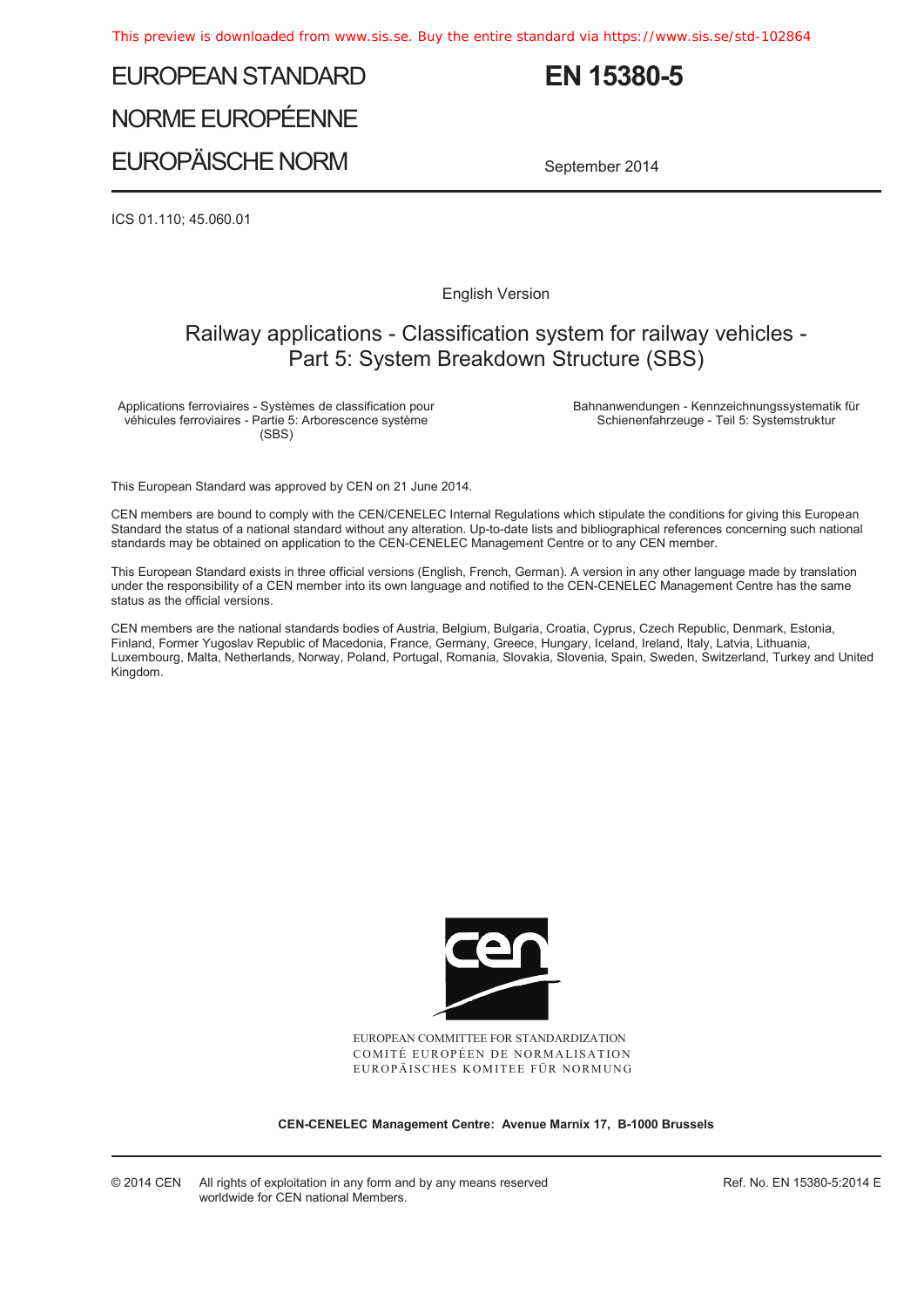## **Contents**

| $\blacktriangleleft$         |  |
|------------------------------|--|
| $\overline{2}$               |  |
| $\overline{\mathbf{3}}$      |  |
| $\boldsymbol{4}$             |  |
| $5\phantom{1}$<br>5.1<br>5.2 |  |
| 5.3                          |  |
| 5.3.1                        |  |
| 5.3.2<br>5.4                 |  |
|                              |  |
|                              |  |
|                              |  |
|                              |  |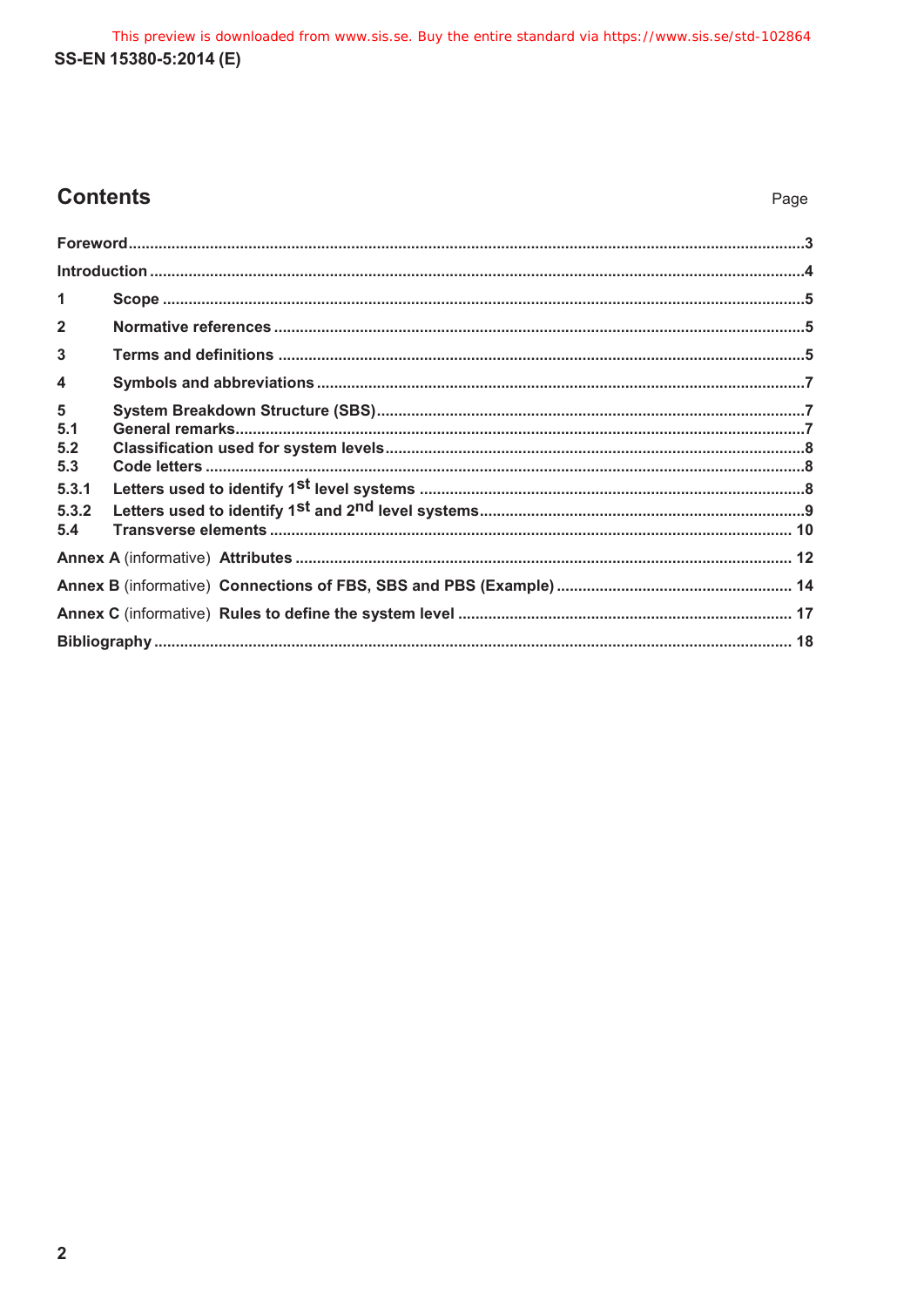## **Foreword**

This document (EN 15380-5:2014) has been prepared by Technical Committee CEN/TC 256 "Railway applications", the secretariat of which is held by DIN.

This European Standard shall be given the status of a national standard, either by publication of an identical text or by endorsement, at the latest by March 2015 and conflicting national standards shall be withdrawn at the latest by March 2015.

Attention is drawn to the possibility that some of the elements of this document may be the subject of patent rights. CEN [and/or CENELEC] shall not be held responsible for identifying any or all such patent rights.

This series of European Standards EN 15380 "*Railway applications — Classification system for railway vehicles*" consists of the following parts:

- *Part 1: General principles*
- *Part 2: Product groups*
- *Part 3: Designation of train-set positions and installation sites*
- *Part 4: Function groups*
- *Part 5: System Breakdown Structure (SBS)*

NOTE EN 15380–2 refers to Product Breakdown Structure (PBS). EN 15380–4 refers to Functional Breakdown Structure (FBS).

According to the CEN-CENELEC Internal Regulations, the national standards organizations of the following countries are bound to implement this European Standard: Austria, Belgium, Bulgaria, Croatia, Cyprus, Czech Republic, Denmark, Estonia, Finland, Former Yugoslav Republic of Macedonia, France, Germany, Greece, Hungary, Iceland, Ireland, Italy, Latvia, Lithuania, Luxembourg, Malta, Netherlands, Norway, Poland, Portugal, Romania, Slovakia, Slovenia, Spain, Sweden, Switzerland, Turkey and the United Kingdom.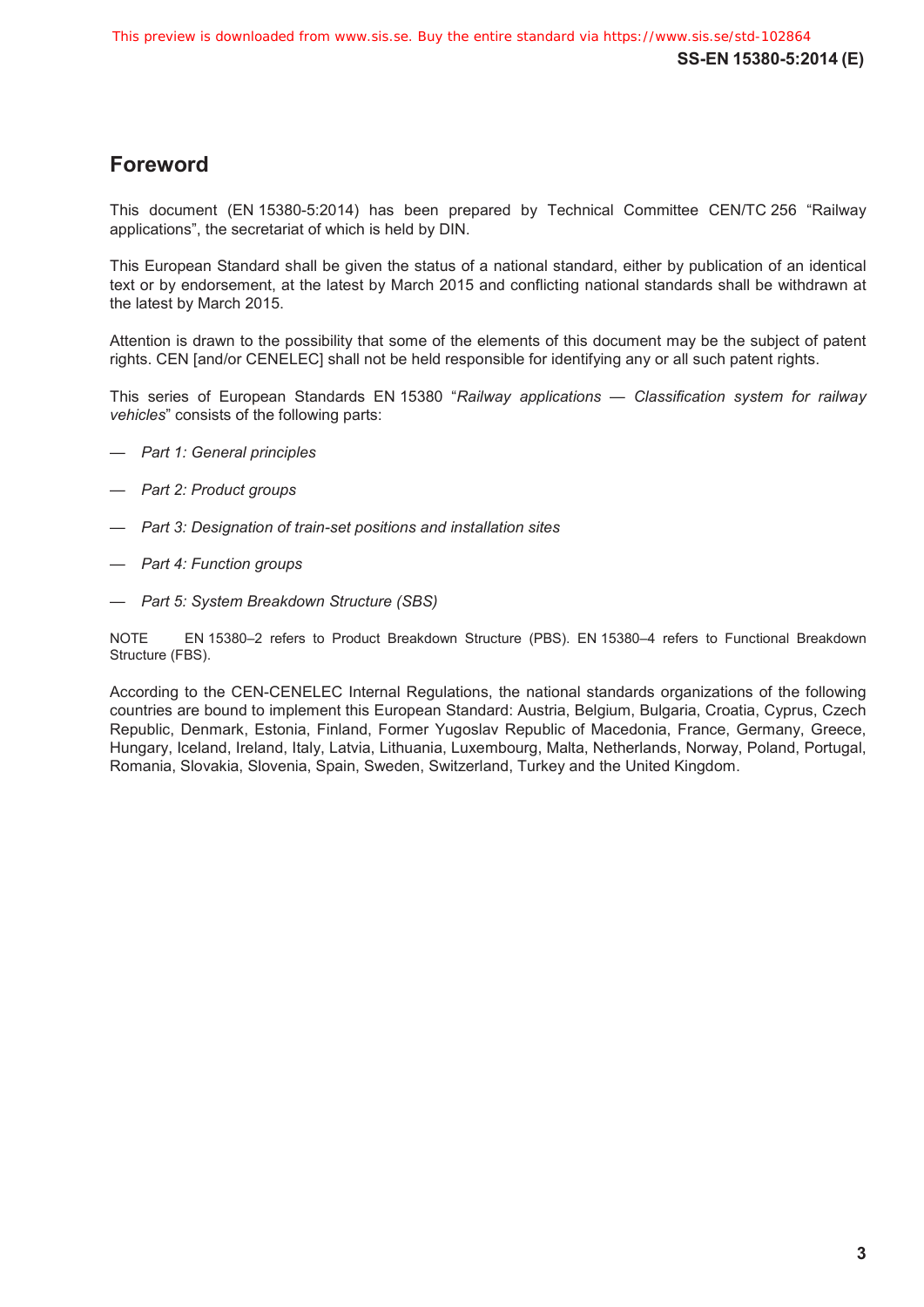## **Introduction**

The System Breakdown Structure (SBS) provides the means of defining a railway vehicle in manageable and recognizable main systems and subsystems.

In addition to main systems and subsystems this document includes transverse elements, which result from the architectural design.

The SBS can be used to link functions according to EN 15380-4 to main systems and subsystems. The SBS is also used to associate subsystems with products. Examples of products or product groups are given in EN 15380-2.

The relationships of functions to the SBS and to the products depend on the architectural design of the railway vehicles.

As a result of the architectural design there will be different associations of products to subsystems. These different associations can be compared and evaluated. In addition the SBS provides a common stable structure "black box approach" for optimization of the train architecture.

The SBS with the other breakdown structures can be used at different stages of the vehicles life cycle. The SBS provides a common structure to be used by various stakeholders, e.g. authorities, operators, maintainers, integrators and suppliers.

The System Breakdown Structure according to EN 15380-5 (SBS), the Product Breakdown Structure according to EN 15380-2 (PBS) and the Functional Breakdown Structure according to EN 15380-4 (FBS) complement each other. These structures describe different views of railway vehicles.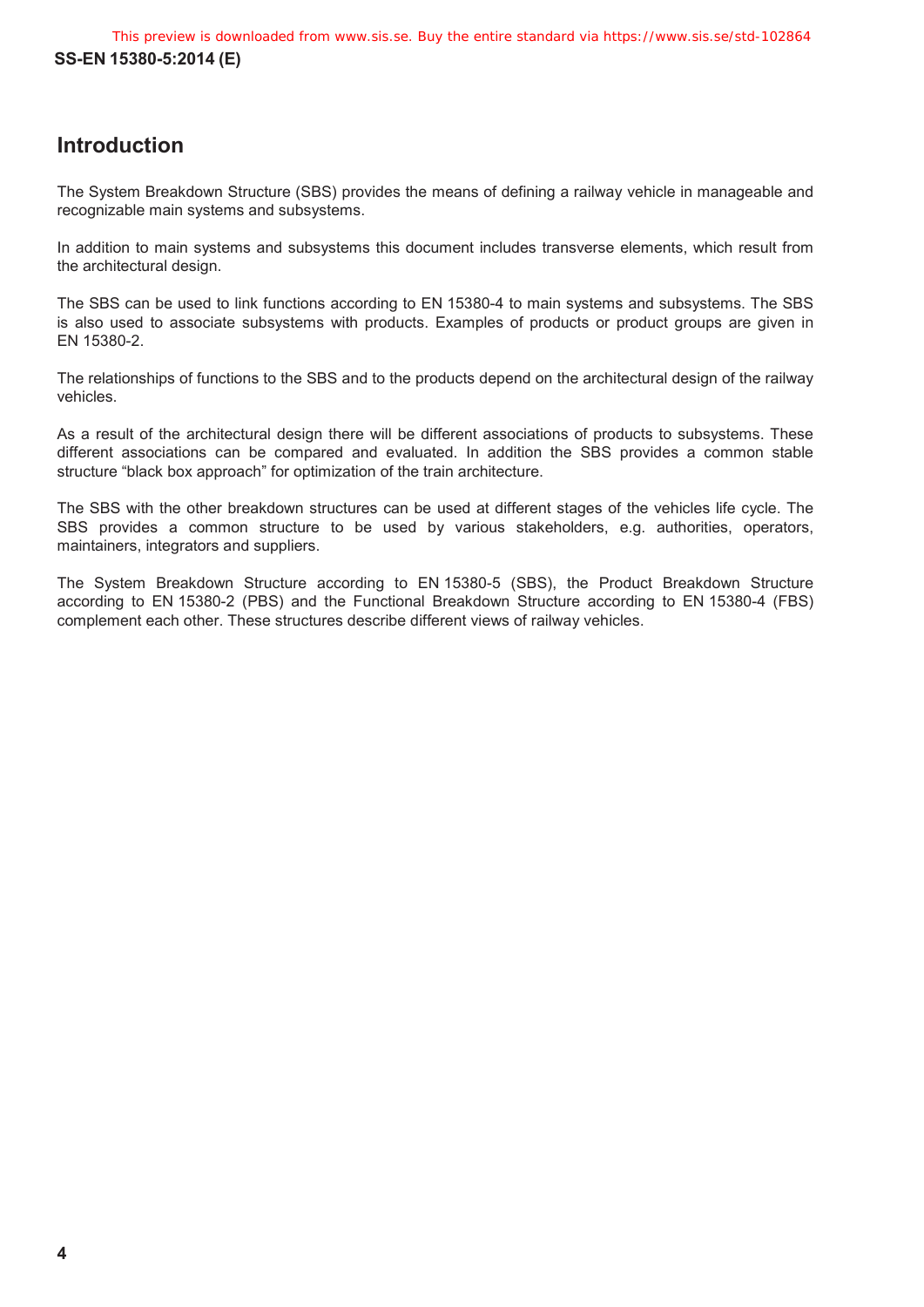### **1 Scope**

This European Standard defines the System Breakdown Structure for railway vehicles and their principal associated attributes.

This European Standard may also be applied to specific railway vehicles like track machines and snow ploughs. However, while the systems that are common with general railway vehicles are included, the systems which are specific to their work processes are not included in this European Standard. They need to be added for these individual projects.

### **2 Normative references**

The following documents, in whole or in part, are normatively referenced in this document and are indispensable for its application. For dated references, only the edition cited applies. For undated references, the latest edition of the referenced document (including any amendments) applies.

EN 50343, *Railway applications — Rolling stock — Rules for installation of cabling*

EN 81346-1:2009, *Industrial systems, installations and equipment and industrial products — Structuring principles and reference designations — Part 1: Basic rules*

### **3 Terms and definitions**

For the purposes of this document, the following terms and definitions apply.

#### **3.1**

**object**

entity treated in a process of development, implementation, usage and disposal

[SOURCE: EN 81346-1:2009, 3.1, modified — Notes 1 and 2 to entry have been omitted]

#### **3.2**

**system**

set of interrelated objects considered in a defined context as a whole and separated from their environment

Note 1 to entry A *system* is generally defined with a view to achieve a given objective, e.g. by performing a definite function.

Note 2 to entry Examples of a system: A drive system, a water supply system, a stereo system, a computer.

Note 3 to entry The *system* is considered to be separated from the environment and from the other external *systems* by an imaginary surface, which cuts the links between them and the *system*.

Note 4 to entry The term *system* should be qualified when it is not clear from the context to what it refers, e.g. control system, colorimetric system, system of units, transmission system.

Note 5 to entry When a *system* is part of another *system*, it may be considered as an *object* as defined in this standard.

[SOURCE: EN 81346-1:2009, 3.2, modified — Note 2 to entry has been changed]

#### **3.3**

#### **structure**

organization of relations among *objects* of a *system* describing constituency relations (consists-of/ is-a-part-of)

[SOURCE: EN 81346-1:2009, definition 3.9]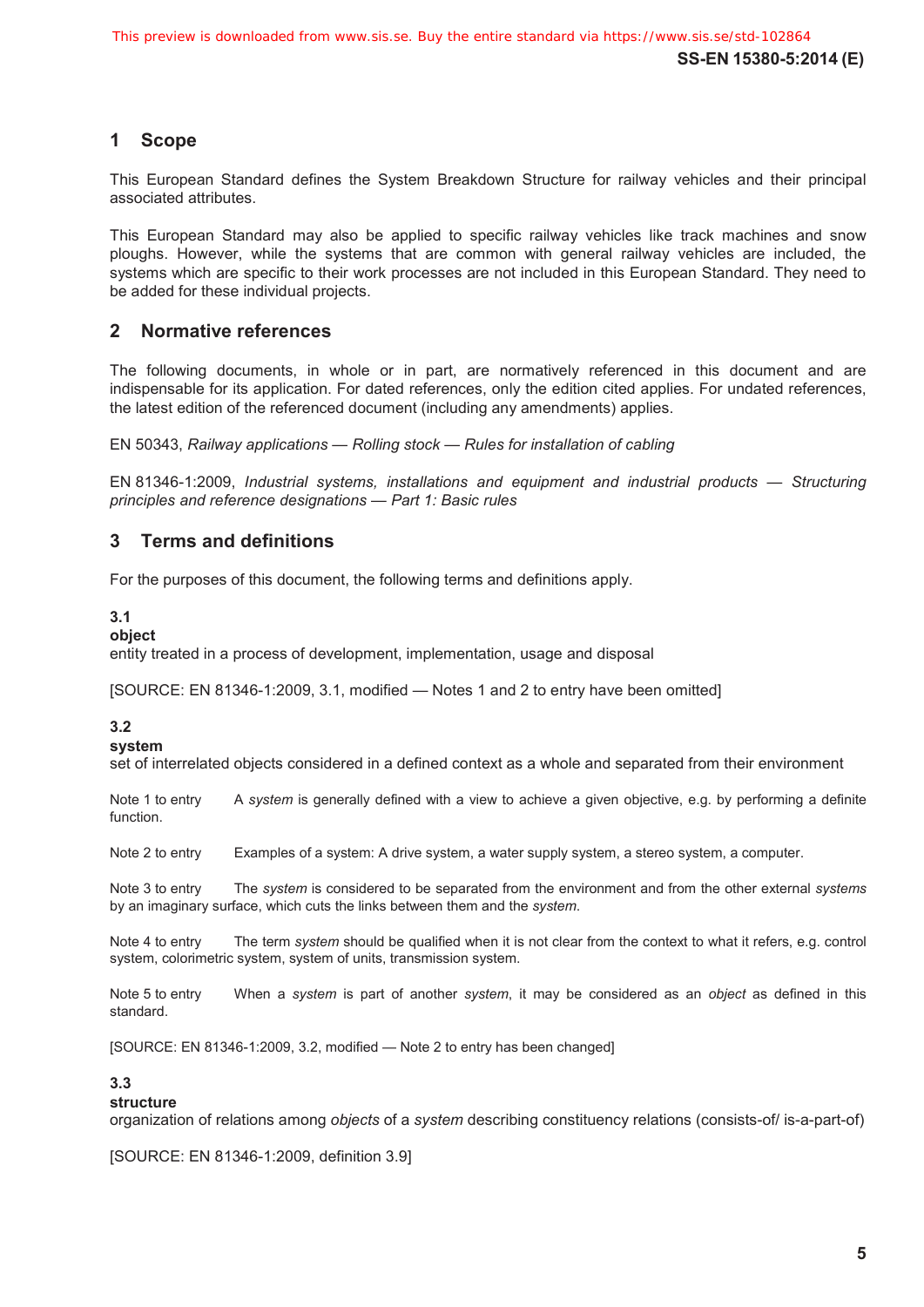#### **3.4**

#### **product**

intended or accomplished result of labour, or of a natural or artificial process

Note 1 to entry In the context of this standard the term refers to the industrial *process* (assembly, construction, installation, etc.) through which an *object* is realized.

[SOURCE: EN 81346-1:2009, 3.6, modified — NOTE 1 to entry has been added]

#### **3.5**

#### **product-oriented structure**

based on the way a system is implemented, constructed or delivered using semi-finished or finished components

Note 1 to entry A product-oriented structure shows the subdivision of the system into constituent objects with respect to the product aspect without taking into account possible function and/or location aspects of these objects.

Note 2 to entry Documents in which the information on a system is organized in accordance with a product-oriented structure highlight the physical arrangements of the components of that system.

#### **3.6**

#### **requirement**

necessary condition or ability to constrain the solutions of a task or an aim

Note 1 to entry A requirement describes for example, performance characteristics, operational conditions and quality attributes, expressed as measurable and testable technical parameters or indicators.

Note 2 to entry Requirements are usually summarized in a specification.

Note 3 to entry Beside requirements allocated to functions, additional requirements are allocated to other features (e.g. design, manufacturing).

#### **3.6.1**

#### **system requirement**

requirement on a system, subsystem or device

Note 1 to entry Requirement on a system, subsystem or device regarding the requested technical compatibility, reliability, availability, maintainability, environmental impact/conditions (recyclables, emissions, EMC, climate, vibration), LCC, performance, quality, documentation, realtime behaviour, physical limits (dimension, weight), electrical interface (plugs, voltage, physical layer), or mechanical interface (fixing points, fixing method).

#### **3.7**

#### **system breakdown structure (SBS)**

hierarchical structure summarising a set of systems

#### **3.8**

**system level**

level of group systems

Note 1 to entry Assignment to the appropriate level is described in the rules.

#### **3.9**

#### **1st level system (main system)**

main system that provides the key characteristics of the railway vehicle like functions, performance

Note 1 to entry A railway vehicle is built up of main systems.